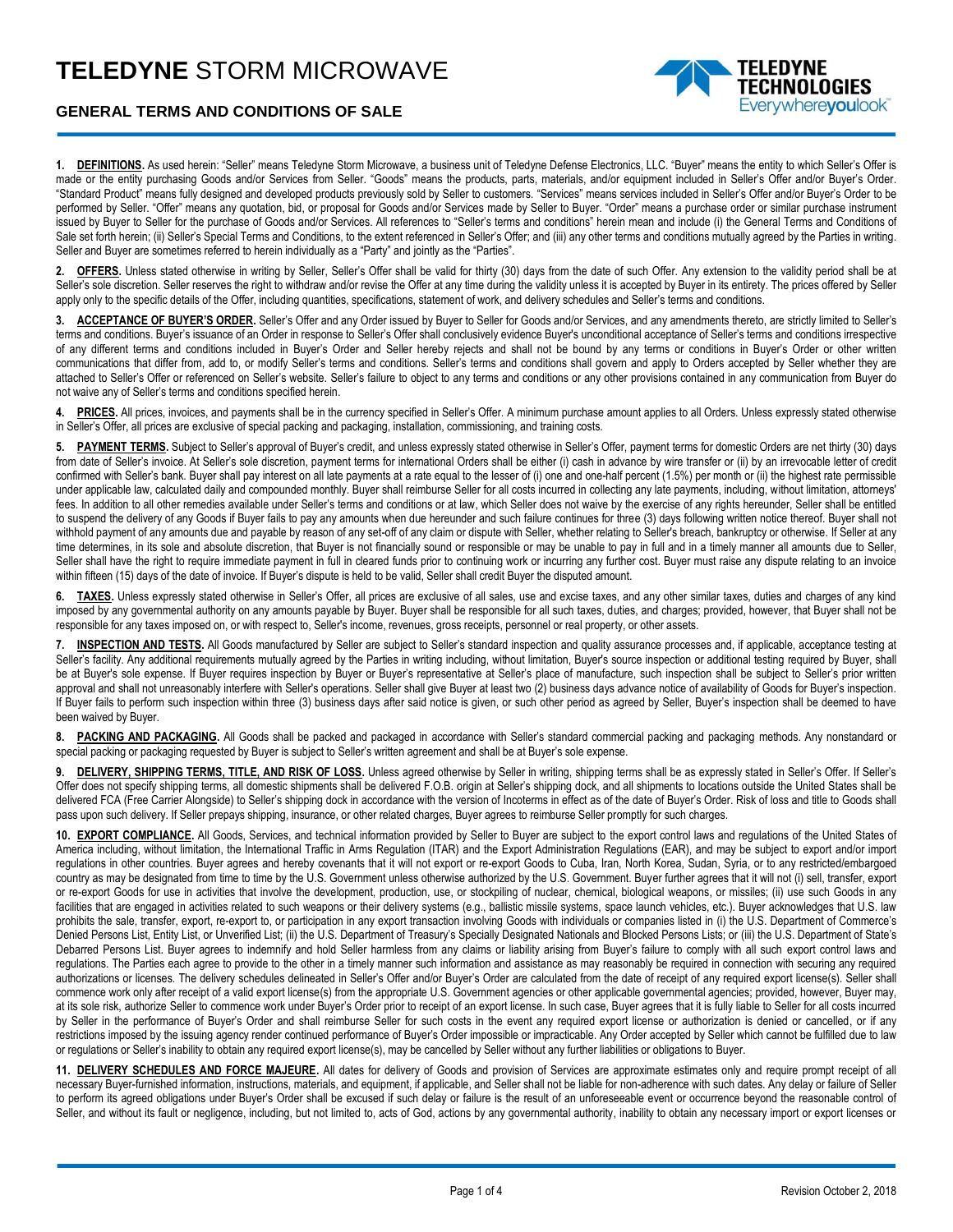other consents, terrorism, fires, floods, windstorms, explosions, riots, natural disasters, wars, sabotage, supplier delays, labor problems (including lockouts, strikes, and slowdowns), inability to obtain power, utilities, materials, labor, equipment, transportation, or court injunction.

**12. CHANGES.** Buyer may request changes within the general scope of Buyer's Order by providing written notice to Seller; provided, however, such changes shall not be effective unless and until Seller, at its sole discretion, consents to such changes in writing. If any such changes cause an increase in the cost or time required for performance of any part of Buyer's Order, an equitable adjustment shall be made to the price and/or delivery schedule, and the Parties shall execute a written modification to Buyer's Order to reflect such changes and adjustments.

**13. ORDER CANCELLATION.** Seller, at its sole discretion and subject to Seller's written authorization, may allow Buyer to cancel all or a portion of Buyer's Order for Standard Products or Services. If so authorized, Buyer's cancellation of any Order for Standard Products is subject to Seller's then current Order cancellation policy and restocking charges. All returned Standard Products must be in new and unused condition. For authorized cancellations of Orders for Services, Buyer shall pay Seller in full for all fully-burdened direct and indirect costs incurred by Seller for Services performed, plus a reasonable profit thereon. Seller will notify Buyer of the amount owed, which amount shall be immediately due and payable to Seller. All Orders for nonstandard products are non-cancellable and non-returnable and Buyer is liable for payment of the full Order price for same. Blanket orders, master supply agreements, and similar contractual agreements which are accepted and confirmed by Seller are non-cancellable and Buyer shall pay Seller the full Order value for the balance of quantities not previously called off or delivered to Buyer. All such quantities shall be shipped and invoiced no later than the last delivery date or expiration date specified in Buyer's Order.

**14. TERMINATION FOR DEFAULT.** In the event that a Party (the "Breaching Party") is in breach of a material provision of Buyer's Order, the other Party (the "Non-Breaching Party") shall submit a written cure notice to the Breaching Party advising of such breach. Except in the case of amounts due Seller from Buyer, which shall be paid immediately upon Buyer's receipt of the notice, the Breaching Party shall have thirty (30) days from receipt of such notice to cure the breach. If the Breaching Party does not cure the breach within the thirty (30) day cure period, the Non-Breaching Party may terminate Buyer's Order for default. Either Party may immediately terminate Buyer's Order if the other Party is adjudicated bankrupt, files a petition for bankruptcy, makes an assignment for the benefit of creditors, or if an action under any law for the relief of debtors is taken.

**15. LIMITED WARRANTY.** Seller warrants that all Goods delivered under Buyer's Order shall be free from defects in material and workmanship, and conform to Seller's specifications for a period of twelve (12) months from the date of original shipment. This warranty does not apply to any Goods that, upon examination by Seller, or Seller's authorized service provider, are found to have been (i) mishandled, misused, abused, or damaged by Buyer or any third party; (ii) altered from their original state; (iii) repaired by a party other than Seller without Seller's prior written approval; or (iv) improperly stored, installed, operated, or maintained in a manner inconsistent with Seller's instructions. This warranty does not apply to defects attributed to (i) normal wear and tear or (ii) failure to comply with Seller's safety warnings. Seller, at its sole option, shall either repair or replace defective Goods, or issue Buyer a credit for the original price of the defective Goods. Such repair, replacement, or credit shall be Buyer's sole remedy for defective Goods and Services. Under no circumstances is Seller liable for recall, retrieval, removal, dismantling, re-installation, redeployment, or re-commissioning of any defective Goods or any costs associated therewith including, but not limited to, any subsea work performed below the waterline, heavy lift operations, or the transportation to or from offshore locations. Consumables obtained from third parties shall bear the warranty of their manufacturer. The warranty period for repaired or replaced Goods or re-performed Services shall be the greater of (i) ninety (90) days or (ii) the unexpired portion of the original warranty period. Seller warrants that Services will be competently performed by persons reasonably skilled in their performance. Any claim for breach of this warranty must be made within ninety (90) days after completion of the specific Services for which breach is claimed. Seller shall re-perform defective Services if timely claimed, and such re-performance by Seller shall be Buyer's sole remedy for such breach. THESE EXPRESS WARRANTIES, INCLUDING THE REMEDIES SET FORTH HEREIN, ARE EXCLUSIVE AND ARE IN LIEU OF ANY AND ALL OTHER WARRANTIES, EXPRESS OR IMPLIED. NO WARRANTY OF MERCHANTABILITY OR FITNESS FOR A PARTICULAR PURPOSE IS INTENDED OR GIVEN. IN THE CASE OF GOODS OTHER THAN THOSE OF SELLER'S OWN MANUFACTURE, SELLER MAKES NO WARRANTIES, EXPRESS, STATUTORY, OR IMPLIED.

**16. RETURN AUTHORIZATIONS.** Buyer's return of nonconforming or defective Goods to Seller is subject to Seller's then current return authorization process and procedures. Buyer shall promptly notify Seller of any non-conformance or defects in Goods, and provide Seller a reasonable opportunity to inspect such Goods. Goods shall not be returned without Seller's prior authorization, as evidenced by a Return Material Authorization (RMA) number issued by Seller. Once a RMA number is obtained, Buyer shall return Goods transportation and insurance prepaid in accordance with instructions issued by Seller. Failure to follow Seller's return authorization procedures may result in lost Goods, delays, additional service, restocking charges, warranty denial, or refusal of a return shipment. The RMA number must appear on the shipping label and all paperwork associated with the return. Buyer shall identify the model or part number, description, and serial number, if applicable, for each of the Goods returned along with an explanation of the nonconformance or defect. Issuance of a RMA number by Seller does not necessarily mean Seller agrees that returned Goods are nonconforming or defective or covered under warranty, or that Goods will be repaired or replaced at no cost to Buyer. Goods determined by Seller to be nonconforming or defective and covered by Seller's warranty shall be replaced at Seller's expense and shall be returned to Buyer at Seller's expense. If any Goods returned by Buyer are found not to be nonconforming or defective, as applicable, Buyer shall be so notified and such Goods shall be returned to Buyer at Buyer's expense. For defective Goods not covered by this warranty, repair or replacement shall not be performed until and unless Buyer issues an Order to Seller authorizing such repair or replacement at Seller's then-current repair or replacement price. In addition, Seller may charge Buyer for any testing or inspection costs. In no event shall Seller retain or store returned Goods for more than six (6) months.

17. **SOFTWARE**. Goods may contain or be delivered with or as digital media containing software proprietary to Seller or a third party. All software is provided under license only, and not as a sale or other transfer of ownership. Buyer undertakes to accept and be bound by any applicable End User License Agreement (EULA) or other license agreement imposed by Seller or a third party for such software.

**18. TOOLING.** Unless agreed otherwise by Seller in writing, all tooling, fixtures, equipment, tools, software, and designs produced, acquired, or used by Seller for the purposes of fulfilling Buyer's Order shall remain the property of Seller.

**19. PRODUCTION DISCONTINUATION; LAST-TIME BUY ORDERS.** Seller shall continue to offer Goods for sale provided such Goods (specific part number, model, or product family) meet Seller's business criteria established and maintained solely at Seller's discretion. Any Goods that do not or are not expected to meet Seller's business criteria may be eliminated by Seller from its offerings ("Discontinued Goods"). In such event, Seller, at its sole option, may issue last-time buy notices ("Last-Time Buy Notice") to customers who have taken delivery of the affected Goods during the two (2) years prior to the date of such notice. Seller shall use commercially reasonable efforts to provide customers a minimum of six (6) months to place orders for Discontinued Goods ("Last-Time Buy Period"). Seller's acceptance of orders for Discontinued Goods ("Last-Time Buy Orders") during the Last-Time Buy Period shall be subject to Goods availability. Seller shall schedule delivery of Last-Time Buy Orders over a period not to exceed three (3) months following acceptance of such orders. All Last-Time Buy Orders shall only be accepted on a non-cancellable, non-returnable basis. If, due to circumstances beyond Seller's control, Seller is unable to deliver the full quantity of Discontinued Goods under Buyer's Last-Time Buy Order, the balance of the undelivered quantity shall be cancelled and Seller shall have no further obligations to Buyer.

20. **BUYER'S OBLIGATION OF ASSISTANCE (APPLICABLE TO SERVICES).** To the extent Seller is required to perform Services for Buyer, Buyer shall provide Seller all information reasonably necessary for Seller to perform Services, including any plans, plant layouts, wiring instructions, operational information, previous studies, reports, or other information relative to the design, installation, and selection of equipment. Buyer shall grant or arrange for Seller to have access, as Seller reasonably requires, to all sites where Seller shall perform Services. Buyer shall also provide safe storage of Seller's equipment, materials, and tools during the performance of Services at Buyer or Buyer's customer's worksite. Buyer agrees to cooperate as necessary to facilitate Seller's performance of Services. Buyer covenants that it has fully and accurately disclosed to Seller all general and local conditions that may affect Seller's performance of Services. Buyer acknowledges that Seller is entitled to rely on information furnished by Buyer in developing its specifications, equipment selection, price, and in performing Services.

**21. PROPRIETARY RIGHTS.** Seller shall retain all right, title, and interest in and to any data, information, software programs, tools, specifications, templates, scripts, ideas, concepts, inventions, works of authorship, products, know-how, processes, techniques, and the like used or developed by Seller, its employees, and its subcontractors in connection with Buyer's Order. Buyer agrees that Seller retains all proprietary rights in and to all products, specifications, designs, discoveries, inventions, patents, copyrights, trademarks, trade secrets, and other proprietary rights relating to Goods or Services. Unless otherwise identified in writing to Seller, no information or knowledge heretofore or hereafter disclosed to Seller in the performance of, or in connection with, the terms hereof, shall be deemed to be confidential or proprietary and any such information or knowledge shall be free from restrictions, other than a claim for patent infringement, as part of the consideration hereof.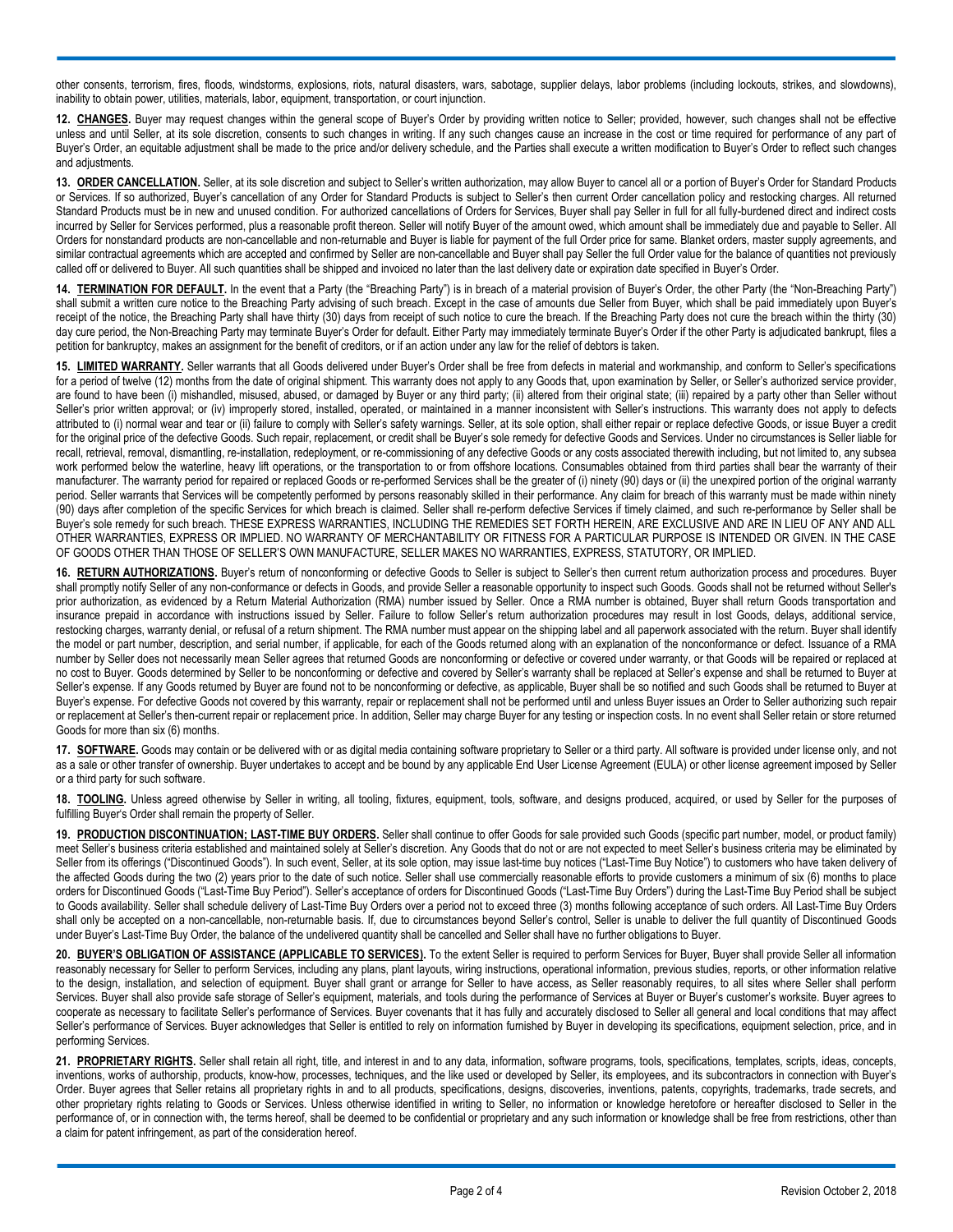22. PATENT, COPYRIGHT, AND TRADEMARK INDEMNIFICATION. Seller shall hold harmless and indemnify Buyer against all third party claims, judgments, costs, and fees, including attorney fees, relating to infringement of any patent, copyright, trademark, or design to the extent that (i) the infringing Goods are manufactured, sold, or used, in whole or in part, pursuant to Seller's specifications, designs, drawings, or other technical data and (ii) provided that Buyer notifies Seller in writing of any such claim as soon as reasonably practicable, and allows Seller to control, and reasonably cooperates with Seller in, the defense of any such claim and related settlement negotiations and has in no way acted to the prejudice of the Seller's ability to control and defend such claims. To the extent that any Goods are held by a court of competent jurisdiction or are believed by Seller to infringe or otherwise violate a third party's proprietary rights, Seller may, at its option and expense, either (i) modify the affected Goods to be non-infringing; or (ii) obtain for Buyer a license to continue using such Goods on substantially the same terms set forth herein; or (iii) if neither of the foregoing alternatives are reasonably available to Seller, Seller may require Buyer to return the infringing Goods and all rights thereto, and refund to Buyer the price paid to Seller by Buyer for the infringing Goods. Seller shall have no obligation under this provision to the extent any claim is based on (i) modifications of Goods or deliverables by a party other than Seller or Seller's authorized representative; (ii) the combination, operation, or use of Goods with equipment, devices, software, or data not supplied by Seller; (iii) the use or installation of Goods in an environment for which Goods were not intended; (iv) Buyer's failure to use updated or modified versions of Goods provided by Seller; or (v) the negligent acts or omissions or willful misconduct of Buyer, its employees, representatives, or affiliates. This Section, and the indemnification provided herein, does not apply to any Goods manufactured, sold, or used, in whole or in part, pursuant to Buyer's specifications, designs, drawings, or other technical data. THE FOREGOING CONSTITUTES THE ENTIRE LIABILITY OF SELLER AND BUYER'S SOLE AND EXCLUSIVE REMEDY WITH RESPECT TO ANY CLAIMS OF INFRINGEMENT OF ANY THIRD PARTY INTELLECTUAL PROPERTY RIGHTS.

23. **CONFIDENTIALITY**. Buyer shall keep confidential and not directly or indirectly disclose to any third party any Confidential Information of Seller, as defined herein, without Seller's prior written consent. "Confidential Information" includes, but is not limited to, business, financial, statistical, and commercial information, pricing, technical data and information, formulae, analyses, trade secrets, ideas, methods, processes, know how, computer programs, designs, data sheets, schematics, configurations, and drawings. Confidential Information does not include information that (i) is or becomes generally available to the public other than as a result of disclosure by Buyer; (ii) is or becomes available to Buyer on a non-confidential basis from a source other than Seller when such source is not, to the best of Buyer's knowledge, subject to any confidentiality obligation with Seller; or (iii) was independently developed by Buyer without reference to Seller's Confidential Information, and Buyer can verify development of such information by written documentation.

**24. INDEMNIFICATION.** Each Party (the "Indemnifying Party") agrees to indemnify, defend, and hold harmless the other Party, its officers, directors, and employees (the "Indemnified Party") from and against any and all liabilities, losses, expenses, liens, claims, demands, and causes of action ("Claims") for death, personal injury, or property damage arising out of any negligent act or omission of the Indemnifying Party in the performance of Buyer's Order, except to the extent such Claims are contributed to by (i) the negligence or willful misconduct of the Indemnified Party or (ii) the negligence or willful misconduct of any third parties. Buyer agrees to indemnify, defend, and hold harmless Seller, its officers, directors, and employees for any and all Claims, including Claims asserted by third parties, related to any Goods manufactured or Services performed in whole or in part to Buyer's designs or attributed to equipment, information, or materials furnished by Buyer to Seller. The Indemnified Party agrees to (i) notify the Indemnifying Party in writing of any Claims as soon as reasonably practicable; (ii) allow the Indemnifying Party to control the defense of any such Claim and related settlement negotiations; and (iii) reasonably cooperate with the Indemnifying Party in such defense.

**25. LIMITATION OF LIABILITY.** Notwithstanding any other provision herein, under no circumstances shall Seller be liable to Buyer or any third party for any consequential, special, incidental, indirect, multiple, administrative, or punitive damages, or any damage of an indirect or consequential nature arising out of or related to Seller's performance under Buyer's Order, including, without limitation, loss of use, loss of revenues, loss of anticipated profits, and cost of capital, whether based upon breach of Buyer's Order, warranty, negligence, or any other type of claim, and whether grounded in tort, contract, civil law, or other theories of liability, including strict liability, even if advised in advance of the possibility of such damages. Seller's total liability to Buyer arising from or related to Buyer's Order, including, but not limited to, its liability for indemnity, defense, and hold harmless obligations, is limited to no more than the amount paid by Buyer to Seller under Buyer's Order. To the extent that this limitation of liability conflicts with any other Section or provision herein, such provision shall be regarded as amended to whatever extent required to make such provision consistent with this clause.

26. LAWFUL USE OF GOODS. Buyer warrants and represents that all Goods purchased by Buyer from Seller shall be used only for or in connection with lawful purposes and that such use shall strictly comply with all applicable laws and regulations, including the laws and regulations of the jurisdictions in which the Goods are purchased, resold, integrated, or used.

**27. ETHICS AND VALUES.** Seller is committed to uncompromising ethical standards, strict adherence to laws and regulations, and customer satisfaction. Buyer is encouraged to communicate any concerns or questions regarding the ethics and values of Seller via the Teledyne Technologies Incorporated Ethics Website at www.teledyne.ethicspoint.com.

28. ORDER OF PRECEDENCE. Any inconsistency between Seller's terms and conditions, Buyer's Order, or any other documents related thereto, shall be resolved by giving precedence in the following order: (i) Seller's Special Terms and Conditions (if applicable); (ii) Seller's Terms and Conditions of Sale; (iii) Seller's Specifications (if applicable); (iv) Statement of Work or Scope of Services (if applicable); (v) Seller's written acknowledgement of Buyer's Order; (vi) Seller's Offer, and (vii) Form of Buyer's Order.

29. **GOVERNING LAW**. The performance of the Parties, and any judicial or arbitration proceedings, shall be construed and governed in accordance with the laws of the State of Illinois, United States of America, excepting its laws and rules relating to conflict of law. Neither (i) the United Nations Convention on Contracts for the International Sale of Goods; (ii) the 1974 Convention on the Limitation Period in Contracts for the International Sale of Goods (hereinafter referred to as the "1974 Convention"); nor (iii) the Protocol Amending the 1974 Convention held at Vienna, Austria, on April 11, 1980, apply in any manner to the interpretation or enforcement of Seller's Offer, or Buyer's Order.

30. DISPUTES AND ARBITRATION. The Parties shall attempt to resolve any dispute, controversy, or claim arising under or relating to Buyer's Order, including their interpretation, performance, or termination. If the Parties are unable to resolve such dispute, either Party may refer the dispute to arbitration. The arbitration shall be conducted in English and in accordance with the Commercial Rules of the American Arbitration Association, which shall administer the arbitration and act as appointing authority. The arbitration, including the rendering of the decision and/or award, shall take place in Cook County, Illinois, United States of America, and shall be the exclusive forum for resolving the dispute, controversy, or claim. The arbitrator shall make the final determination as to any discovery disputes between the Parties. Examination of witnesses by the Parties and by the arbitrator shall be permitted. A written transcript of the hearing shall be made and furnished to the Parties. The cost of this transcript shall be borne equally by the Parties. The award or decision of the arbitrator shall state the reasons upon which the award or decision is based, and shall be final and binding upon the Parties. The prevailing Party shall be entitled to compensation for the expense of the arbitration, including, but not limited to, the award of attorneys' fees, at the discretion of the arbitrator. Both Parties waive their right to any appeal under any system of law. The award shall be enforceable before any court of competent jurisdiction upon the application to such court by either Party. The arbitrator shall have no authority to award any of the types of damages excluded hereunder, and shall be so instructed by the Parties.

**31. RELATIONSHIP OF THE PARTIES.** Each Party is an independent contractor. Neither Party shall have authority to bind the other except to the extent authorized herein. Neither Seller's Offer nor Buyer's Order are intended by the Parties to constitute or create a joint venture, pooling arrangement, partnership, or formal business organization of any kind. The Parties shall act as independent contractors at all times, and neither Party shall act as an agent for the other, and the employees of one Party shall not be deemed employees of the other Party.

**32. NO THIRD PARTY BENEFICIARIES.** Buyer's Order is for the sole benefit of the Parties and their respective successors and permitted assigns and nothing herein, express or implied, is intended to or shall confer upon any other person or entity any legal or equitable right, benefit or remedy of any nature whatsoever under or by reason of Seller's terms and conditions.

**33. MODIFICATIONS TO ORDER.** Buyer's Order may only be modified by written instrument signed by duly authorized representatives of the Parties.

**34. NOTICES.** All notices, request, consents, claims, demands, waivers and other communications related to Buyer's Order (each, a "Notice") shall be in writing and addressed to the Parties at the addresses set forth on the face of Buyer's Order or to such other address that may be designated by the receiving Party in writing. All Notices shall be delivered by personal delivery, nationally recognized overnight courier (with all fees pre-paid), facsimile (with confirmation of transmission), or certified or registered mail (in each case, return receipt requested, postage prepaid). Except as otherwise provided herein, a Notice is effective only (i) upon receipt of the receiving Party, and (ii) if the Party giving the Notice has complied with the requirements of this Section.